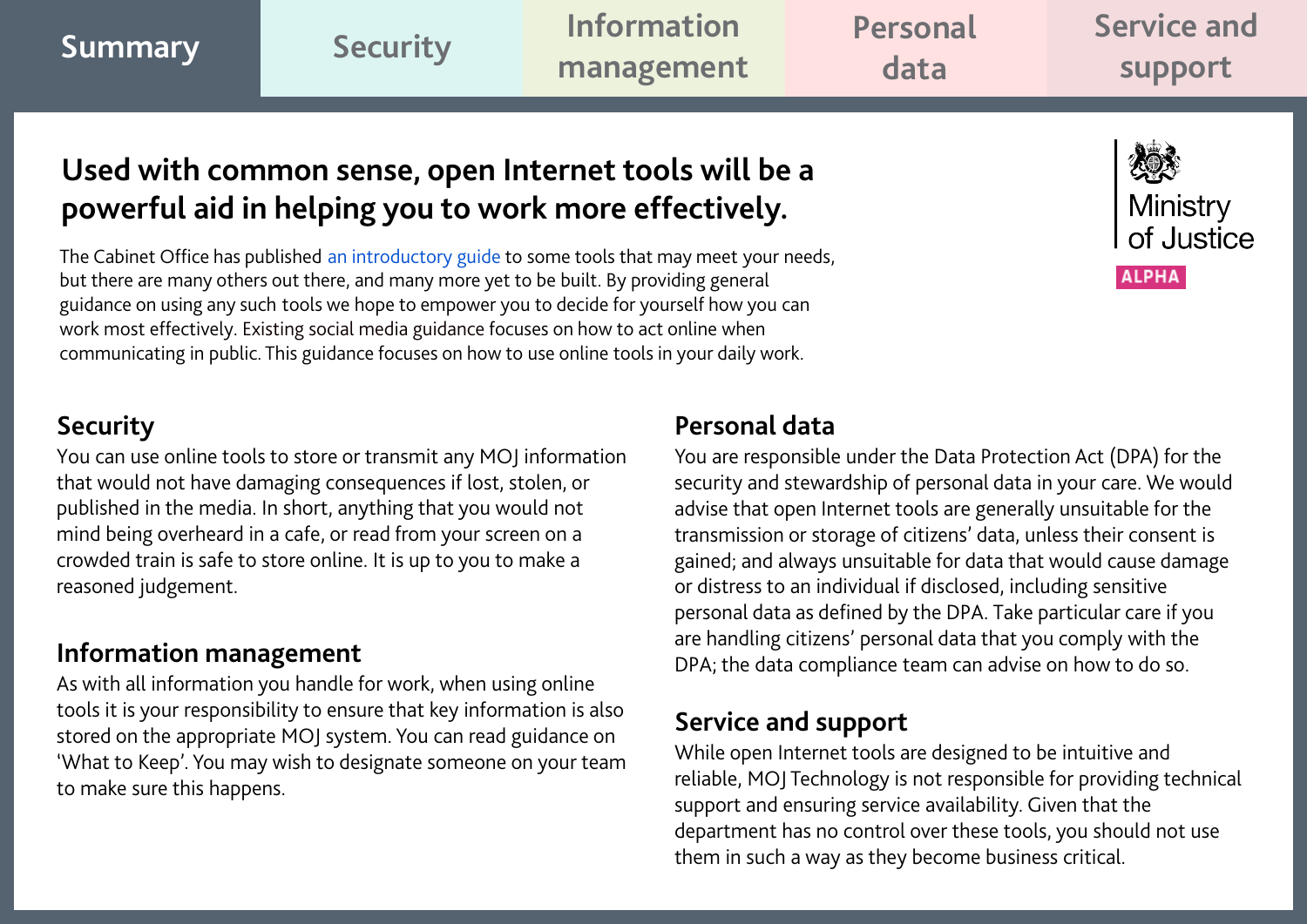<span id="page-1-0"></span>

| Summary | <b>Security</b> | <b>Information</b> | Personal | Service and |
|---------|-----------------|--------------------|----------|-------------|
|         |                 | management         | data     | support     |

**You can use online tools to store or transmit any MOJ information that would not have damaging consequences if lost, stolen, or published in the media. In short, anything that you would not mind being overheard in a cafe, or read from your screen on a crowded train is safe to store online. It is up to you to make a reasoned judgement.** 

When you use online tools in the course of your work you will be transferring information over the Internet, and often storing it online. This happens outside the Ministry of Justice's (MOJ) IT systems so you need to be aware of the security implications.

Each person who works with government has "a duty of confidentiality and a responsibility to safeguard any HMG information or data that they access" (Government Security Classifications April 2014).

The best online tools use industry standard security measures to protect your data. These include amongst other things using [SSL/TLS,](http://en.wikipedia.org/wiki/Secure_Sockets_Layer) which secures data in transit, as recommended in the Government Security Classifications.

It is important you follow this guidance, as it can be difficult to delete information if it is released by mistake. For more information on IT Security, consult IT security guidance and policies.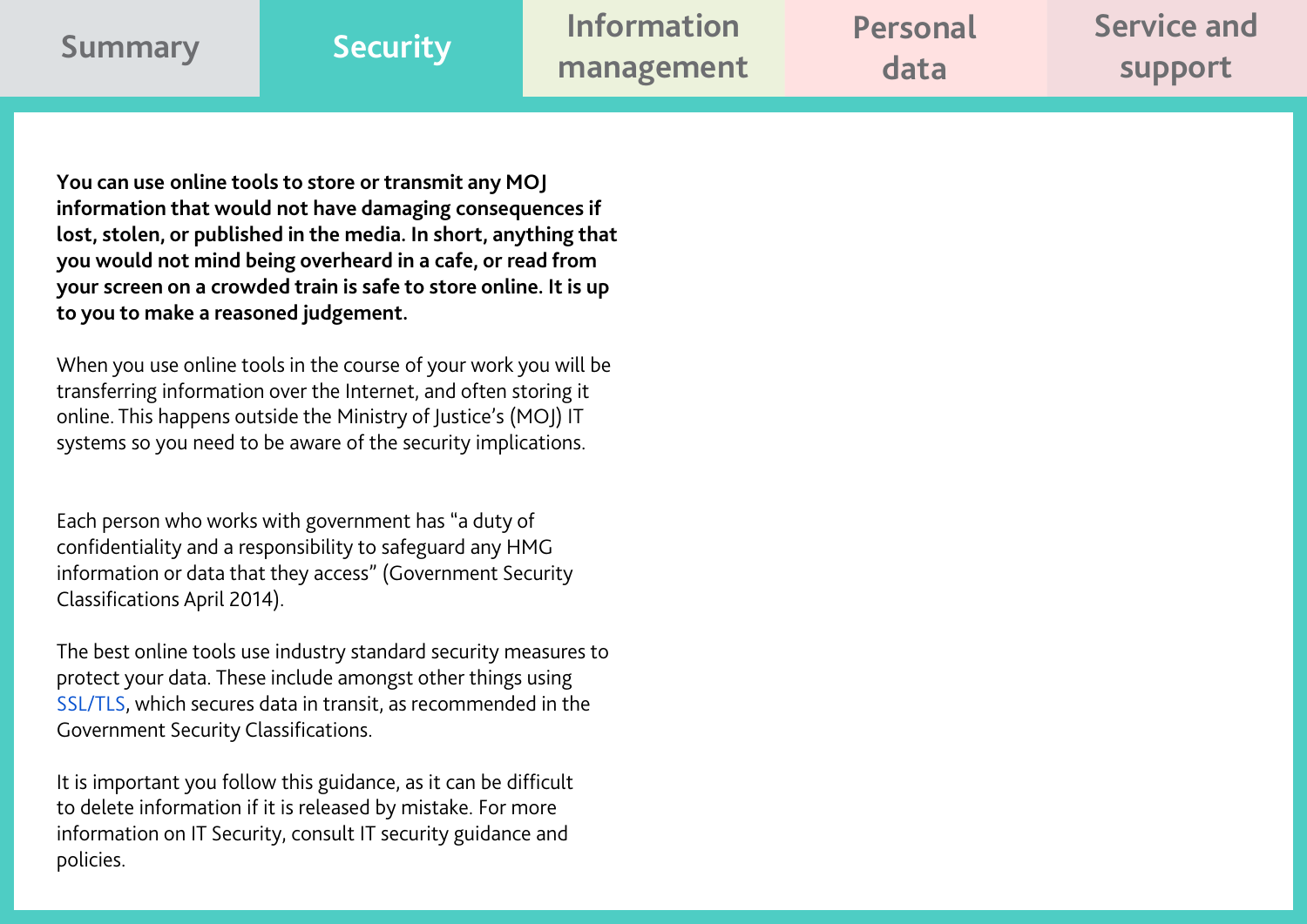<span id="page-2-0"></span>

| <b>Summary</b> | Security | <b>Information</b> | Personal | Service and |
|----------------|----------|--------------------|----------|-------------|
|                |          | management         | data     | support     |

**As with all information you handle for work, when using online tools it is your responsibility to ensure that key information is also stored on the appropriate MOJ system. You can read [guidance](https://www.nationalarchives.gov.uk/information-management/manage-information/policy-process/disposal/) on what to keep. You may wish to designate someone on your team to make sure this happens.** 

Various pieces of statute mean the Ministry of Justice and its employees are responsible for managing information. These include the Freedom of Information Act, the Data Protection Act, and the Public Records Acts, amongst others.

Ensuring that you store records of significant business on appropriate MOJ systems fulfils your obligations under these pieces of legislation. It protects you and the Department by making it easy to provide evidence of why decisions have been made. It helps you and colleagues to understand what information is held, and where to find it if requested. It also enables the Department to transfer a carefully selected portion of policy and court records to The National Archives.

If a request for information is received you will need to consider where all relevant information is held. This can include information stored on open Internet tools if you haven't already transferred this to an appropriate MOJ information storage system. At the end of a piece of work, make sure that you transfer relevant information, and remove any redundant information from the tools.

**Most tools provide you with an easy way to export your data which you can then store on an appropriate MOJ system. It may sometimes be easiest to copy and paste text into a new document. You should ensure that the right people have access to the information in case of staff or organisational changes.** 

For more information please consult the MOJ Information Management Policy and guidance on requests for information.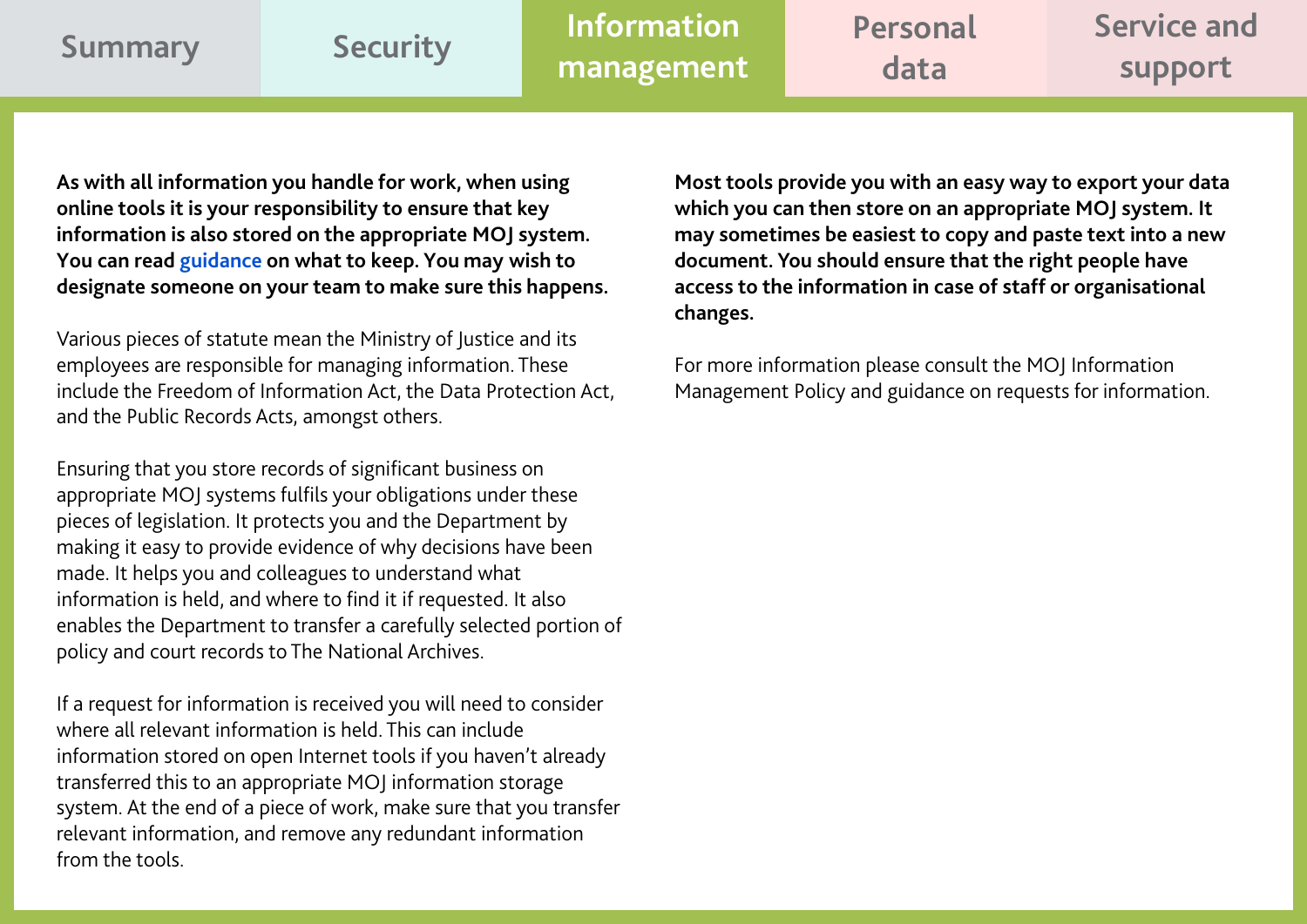<span id="page-3-0"></span>

| <b>Summary</b> | Security | <b>Information</b> | Personal | Service and |
|----------------|----------|--------------------|----------|-------------|
|                |          | management         | data     | support     |
|                |          |                    |          |             |

**You are responsible under the Data Protection Act (DPA) for the security and stewardship of personal data in your care. We would advise that open Internet tools are generally unsuitable for the transmission or storage of citizens' data, unless their consent is gained; and always unsuitable for data that would cause damage or distress to an individual if disclosed, including sensitive personal data as defined by the DPA. You should take particular care if you are handling citizens' personal data that you comply with the DPA; the data compliance team can advise on how to do so.** 

The DPA imposes broad responsibilities on organisations to protect personal data and sets out definitions for [personal and](http://ico.org.uk/for_organisations/data_protection/the_guide/key_definitions#personal-data)  [sensitive personal data.](http://ico.org.uk/for_organisations/data_protection/the_guide/key_definitions#personal-data) The Act stipulates that personal data can only be used for the particular purpose for which it was collected; this is explained in more detail [here.](http://ico.org.uk/for_organisations/data_protection/the_guide/principle_2) The DPA also obliges organisations to take "appropriate technical and organisational measures against unauthorised or unlawful processing of personal data and against accidental loss or destruction of, or damage to, personal data." For in depth guidance relating to what this means in practice please consult [ico.gov.uk.](http://ico.org.uk/for_organisations/data_protection/the_guide/principle_7)

A further requirement of the DPA is that "personal data shall not be transferred outside the European Economic Area (EEA) unless [that country ensures an adequate level of protection"](http://ico.org.uk/for_organisations/data_protection/the_guide/principle_8#adequate). Some United States (US) companies also meet this "adequate level" if they comply with the US-EU Safe Harbor scheme. Most tools should make this clear in their Privacy Policy, but you may need to contact the company if it is unclear. When using a new tool, you need to ensure that you are fulfilling your responsibilities under the DPA.

**There may be occasions when you process citizen personal data online – this could be when you crowdsource ideas when you run an Open Policy Making exercise, for example – but when doing so, you should consider the requirements of the DPA and any privacy risks by completing a Privacy Impact Assessment (PIA). Open Internet tools may not be suitable for the transmission or storage of large volumes of personal data but you may need to transmit or store small amounts to be able to use the tool effectively. For example, you may need to use the names of colleagues when assigning tasks in a tool like Trello. You should discuss this with your team to ensure they understand how their personal data will be used.** 

For more information on the DPA please visi[t ico.org.uk](http://ico.org.uk/). You can find out more about MOJ's Data Protection responsibilitie s on the MoJ intranet.